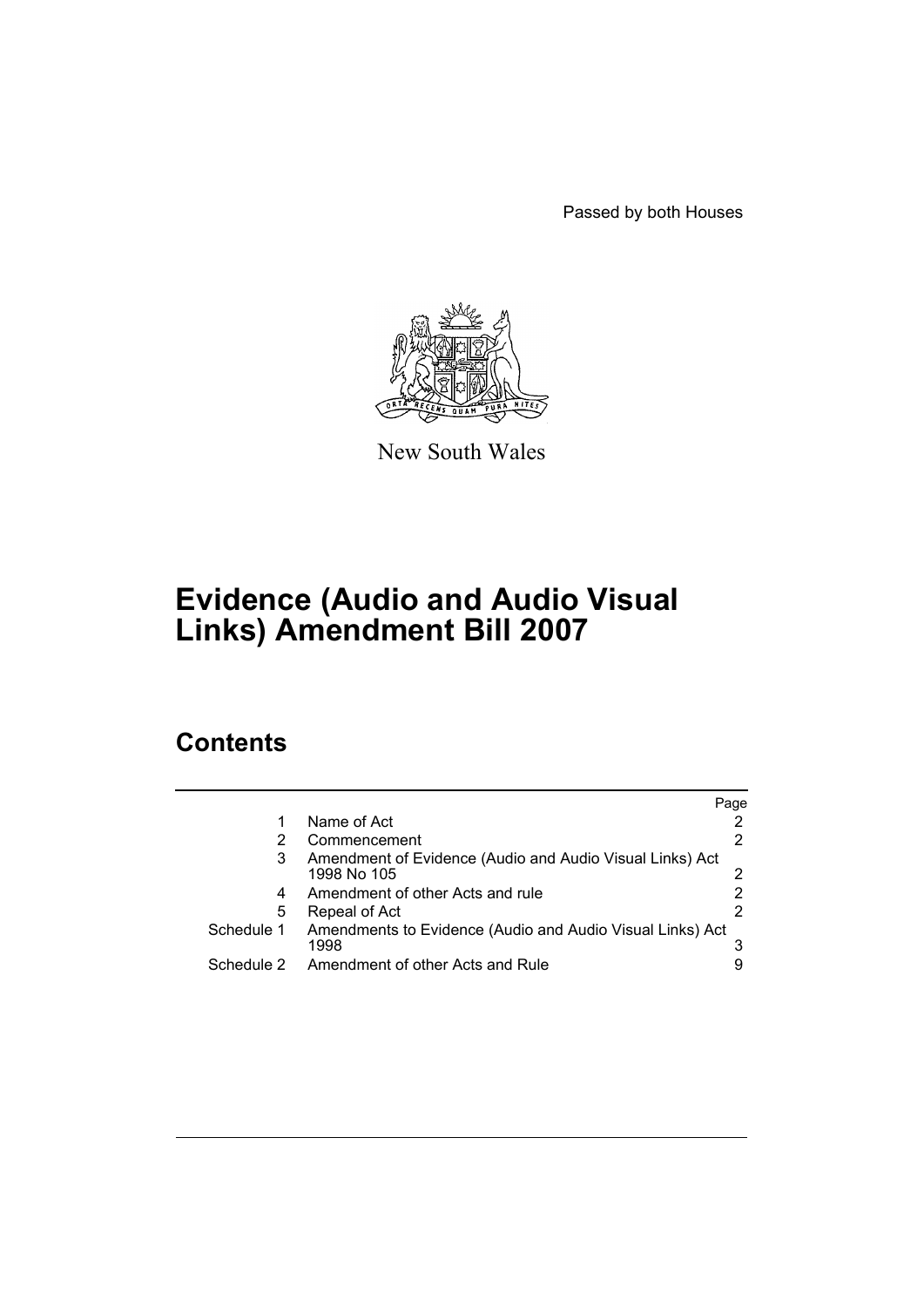*I certify that this PUBLIC BILL, which originated in the LEGISLATIVE COUNCIL, has finally passed the LEGISLATIVE COUNCIL and the LEGISLATIVE ASSEMBLY of NEW SOUTH WALES.*

*Legislative Council 2007* *Clerk of the Parliaments*



New South Wales

# **Evidence (Audio and Audio Visual Links) Amendment Bill 2007**

Act No , 2007

An Act to amend the *Evidence (Audio and Audio Visual Links) Act 1998* to make further provision with respect to appearances by accused detainees; and for other purposes.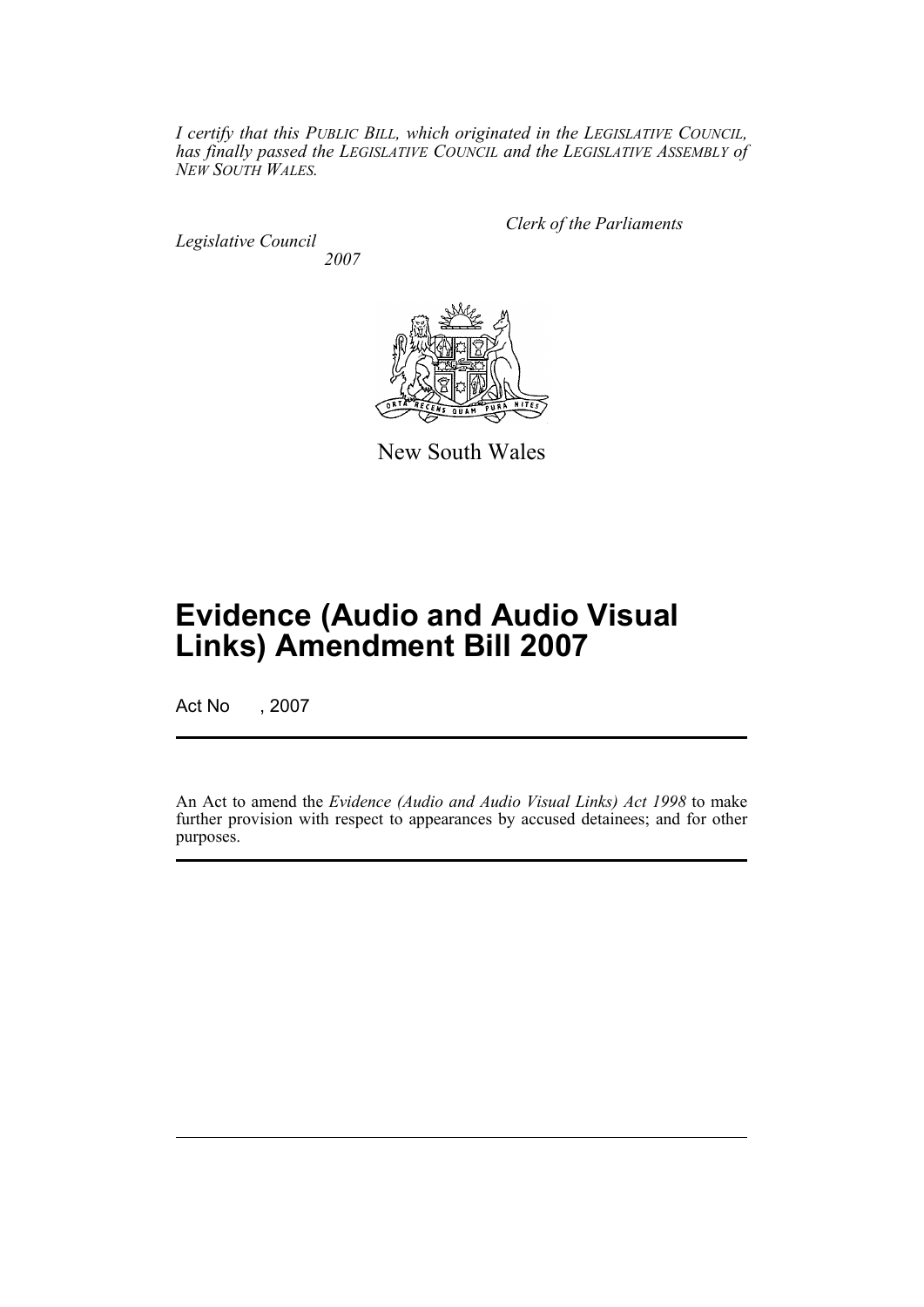### <span id="page-2-0"></span>**The Legislature of New South Wales enacts:**

### **1 Name of Act**

This Act is the *Evidence (Audio and Audio Visual Links) Amendment Act 2007*.

#### <span id="page-2-1"></span>**2 Commencement**

This Act commences on a day or days to be appointed by proclamation.

<span id="page-2-2"></span>**3 Amendment of Evidence (Audio and Audio Visual Links) Act 1998 No 105**

The *Evidence (Audio and Audio Visual Links) Act 1998* is amended as set out in Schedule 1.

# <span id="page-2-3"></span>**4 Amendment of other Acts and rule**

The Acts and Rule set out in Schedule 2 are amended as set out in that Schedule.

### <span id="page-2-4"></span>**5 Repeal of Act**

- (1) This Act is repealed on the day following the day on which all of the provisions of this Act have commenced.
- (2) The repeal of this Act does not, because of the operation of section 30 of the *Interpretation Act 1987*, affect any amendment made by this Act.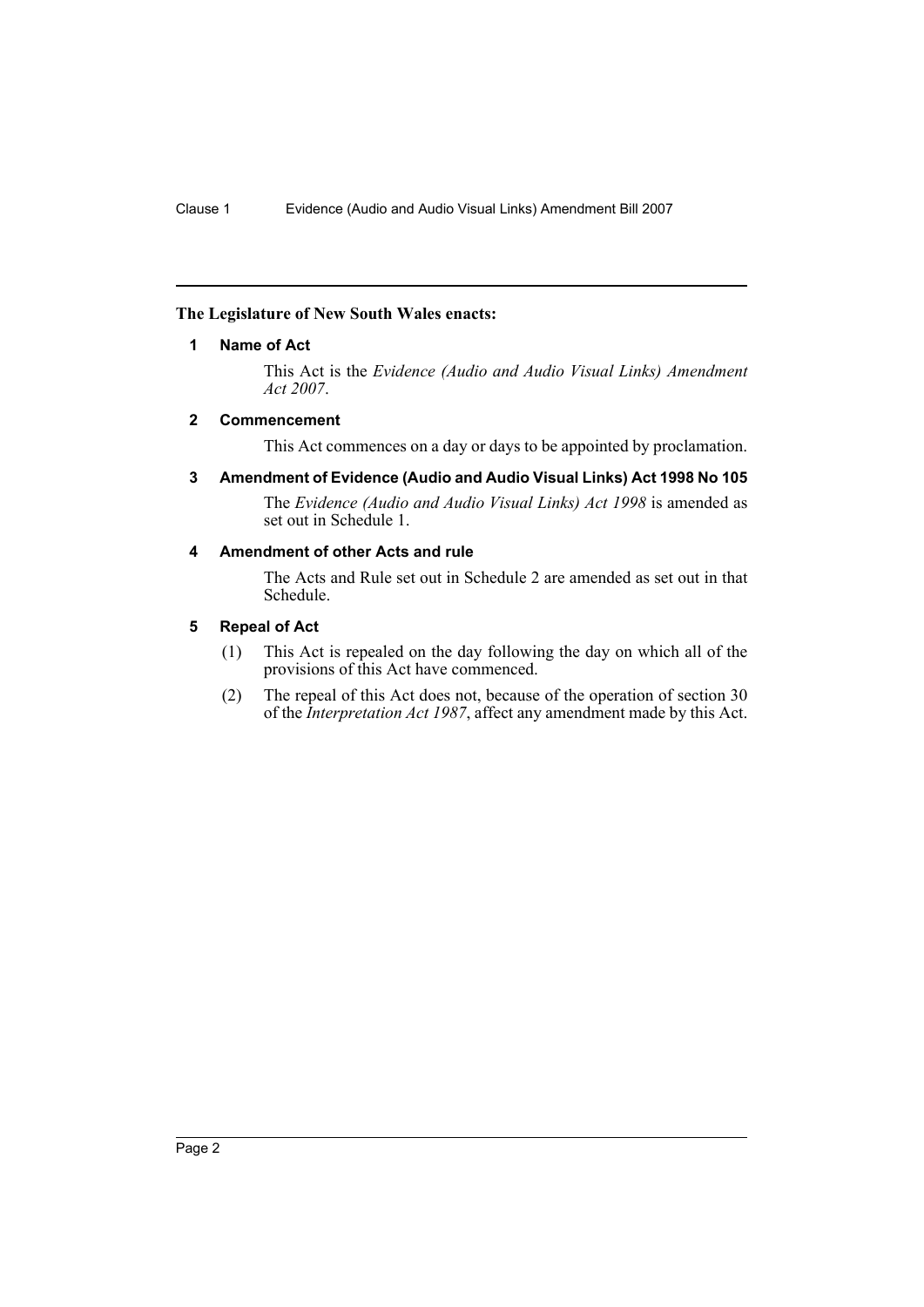Amendments to Evidence (Audio and Audio Visual Links) Act 1998 Schedule 1

# <span id="page-3-0"></span>**Schedule 1 Amendments to Evidence (Audio and Audio Visual Links) Act 1998**

(Section 3)

#### **[1] Section 3 Interpretation**

Omit the definitions of *accused child detainee*, *preliminary criminal proceeding* and *relevant criminal proceeding* from section 3 (1).

# **[2] Section 3 (1)**

Insert in alphabetical order:

*designated government agency* means the following:

- (a) the Department of Corrective Services,
- (b) the Department of Juvenile Justice,
- (c) any other government agency prescribed by the regulations.

*government agency* means any person, department or body exercising executive or administrative functions on behalf of the Government.

#### **[3] Section 3 (1)**

Insert in alphabetical order:

*physical appearance proceedings* means the following:

- (a) any trial (including an arraignment on the day appointed for the trial) or hearing of charges,
- (b) any inquiry into a person's fitness to be tried for an offence,
- (c) any proceeding relating to bail:
	- (i) brought before a Magistrate or justice in respect of the period between the person being charged with the offence and the person's first appearance before a court in relation to the offence, or
	- (ii) on a person's first appearance before a court in relation to the offence.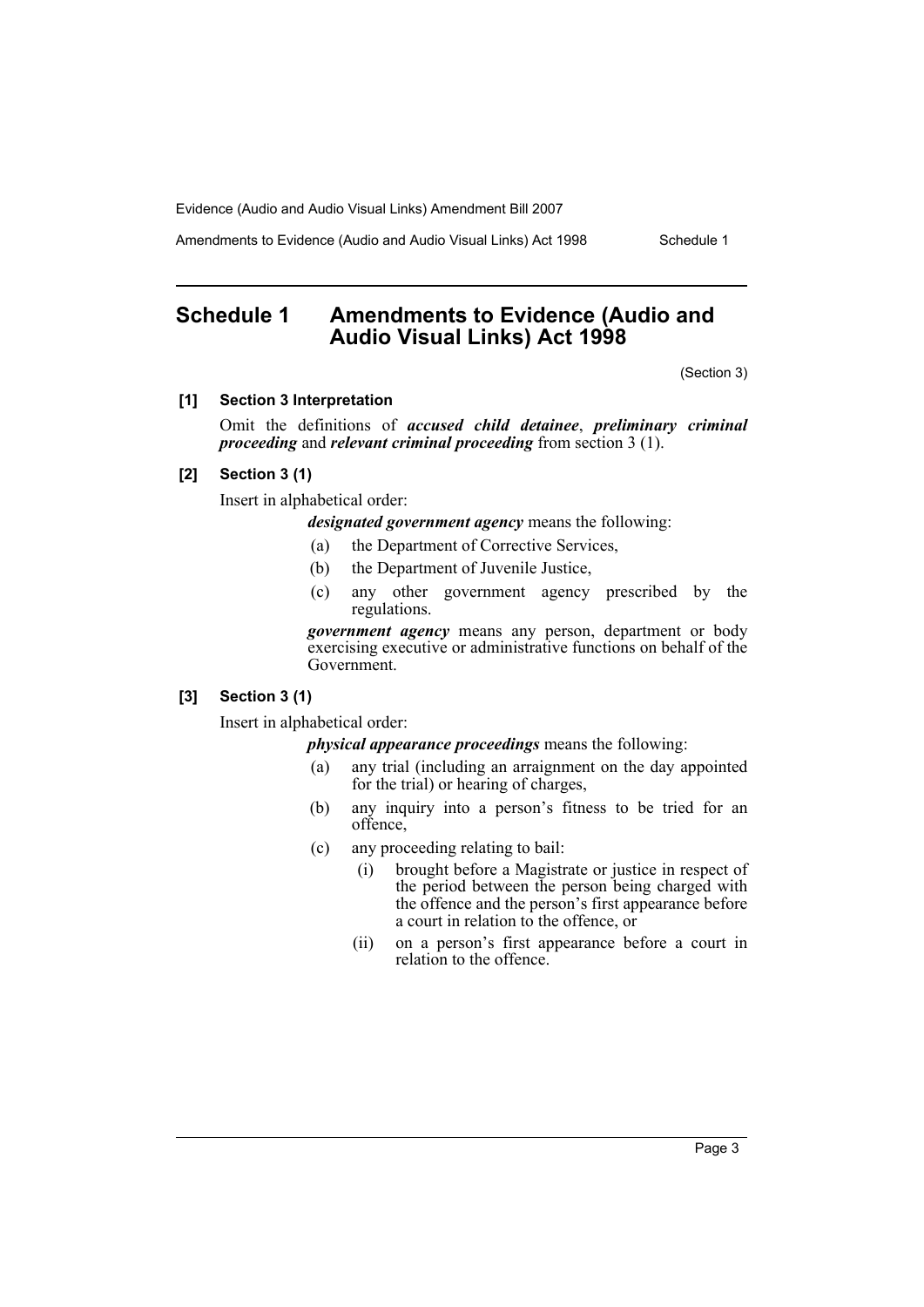Schedule 1 Amendments to Evidence (Audio and Audio Visual Links) Act 1998

#### **[4] Section 3 (1), definition of "NSW court"**

Insert at the end of the definition:

, or

(d) a Children's Registrar exercising any function of the Children's Court conferred or imposed on the Registrar by or under the *Children's Court Act 1987*.

#### **[5] Section 3A Appearances and entitlements to be present before courts**

Omit "preliminary criminal proceedings and relevant" from the note to section  $3A(1)$ .

#### **[6] Section 5 Application of Act**

Omit the note to section 5 (1A).

#### **[7] Section 5 (4A)**

Insert after section 5 (4):

(4A) Part 1A (as amended by the *Evidence (Audio and Audio Visual Links) Amendment Act 2007*) extends to any proceedings pending in a NSW court after the commencement of subsection (4) and on the commencement of this subsection.

#### **[8] Section 5 (5C)**

Insert after section 5 (5B):

- (5C) Part 1B (as amended by the *Evidence (Audio and Audio Visual Links) Amendment Act 2007*) extends to any criminal proceedings pending in a NSW court after the commencement of subsection  $(\bar{5})$  and at the commencement of this subsection.
- **[9] Section 5B Taking evidence and submissions from outside courtroom or place where court is sitting—proceedings generally**

Omit "and subsection (2A)" from section 5B (1).

Insert instead ", subsection (2A) and section 5BAA".

#### **[10] Section 5B (2A)**

Omit "preliminary criminal proceeding or relevant".

### **[11] Section 5B (2A), note**

Omit "preliminary criminal proceedings and relevant".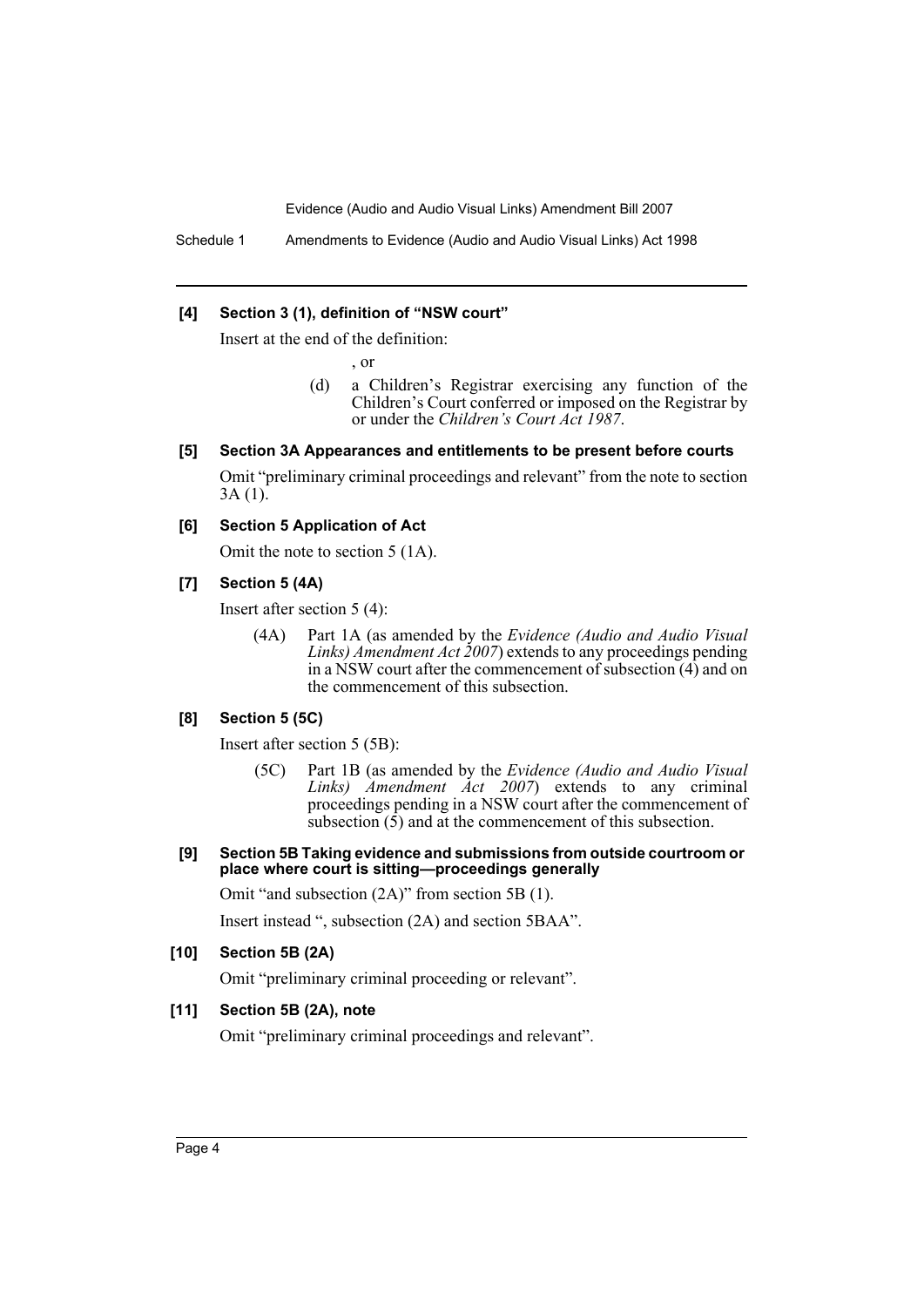Amendments to Evidence (Audio and Audio Visual Links) Act 1998 Schedule 1

#### **[12] Section 5BAA**

Insert after section 5B:

#### **5BAA Taking evidence of government agency witnesses from outside courtroom or place where court is sitting—proceedings generally**

- (1) Subject to any applicable rules of court, a government agency witness must, unless the court otherwise directs, give evidence to the court by audio link or audio visual link from any place within New South Wales.
- (2) Subsection (1) does not apply unless the necessary audio links or audio visual links are available or can reasonably be made available.
- (3) The court may make a direction under subsection (1) on its own motion or on the application of a party to the proceedings.
- (4) The court may make such a direction only if it is satisfied:
	- (a) that the evidence to be given is likely to be contentious, and
	- (b) that it is in the interests of the administration of justice for the government agency witness to give evidence by appearing physically before the court.
- (5) In this section:

*expert*, in relation to any issue, means a person who has such knowledge or experience of, or in connection with, that issue, or issues of the character of that issue, that his or her opinion on that issue would be admissible in evidence.

*expert's report* means a written statement by an expert (whether or not an expert witness in the proceedings concerned) that sets out the expert's opinion and the facts, and assumptions of fact, on which the opinion is based and includes a hospital report.

*government agency witness* means the following:

- (a) a member of staff of the Government Service or the NSW Health Service, or a person employed in or engaged by any government agency, who has provided an expert's report for use in evidence in proceedings or proposed proceedings or who is called as an expert to give opinion evidence in proceedings,
- (b) a police officer called to give evidence in proceedings to corroborate evidence in chief given by another police officer for the prosecution,
- (c) any other witness of a class prescribed by the regulations.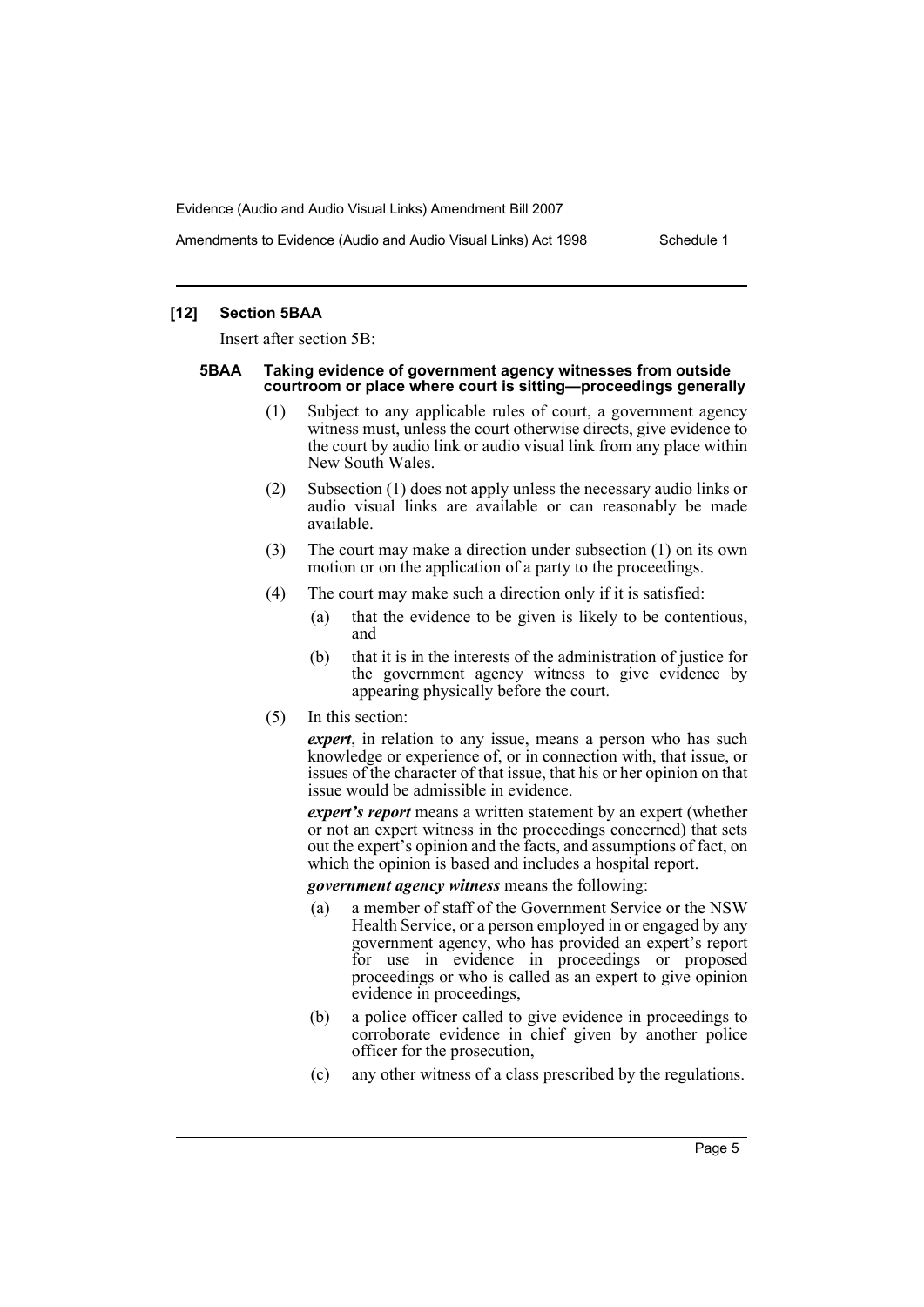Schedule 1 Amendments to Evidence (Audio and Audio Visual Links) Act 1998

*hospital report* means a written statement concerning a patient, made by or on behalf of a hospital, that the party serving the statement intends to adduce in evidence in chief at the trial.

#### **[13] Sections 5BA and 5BB**

Omit the sections. Insert instead:

#### **5BA Accused detainee to appear physically in physical appearance proceedings**

(1) An accused detainee who is charged with an offence and is required to appear (or be brought or be present) before a NSW court in physical appearance proceedings concerning the offence must, unless the court otherwise directs, appear physically before the court.

**Note.** *accused detainee* and *physical appearance proceedings* are defined in section 3.

- (2) Subsection (1) does not apply to any bail proceedings that occur during a weekend or on a public holiday or that relate to an accused detainee who is being held in custody at a place prescribed by the regulations.
- (3) Subsection (1) does not apply if the parties to the proceeding consent to the accused detainee appearing before the court by audio visual link from any place within New South Wales at which the accused detainee is in custody other than the courtroom or place where the court is sitting.
- (4) The court may make a direction under subsection (1) on its own motion or on the application of any party to the proceeding or of any person on behalf of a designated government agency.
- (5) The court may make such a direction only if it is satisfied that it is in the interests of the administration of justice for the accused detainee to appear before the court by audio visual link from a place within New South Wales at which the person is in custody other than the courtroom or place where the court is sitting.
- (6) Without limiting the factors that the court may take into account in determining whether it is in the interests of the administration of justice to make a direction under subsection (1), the court must take into account such of the following factors as are relevant in the circumstances of the case:
	- (a) the risk that the personal security of a particular person or persons (including the accused detainee) may be endangered if the accused detainee appears in the courtroom or place where the court is sitting,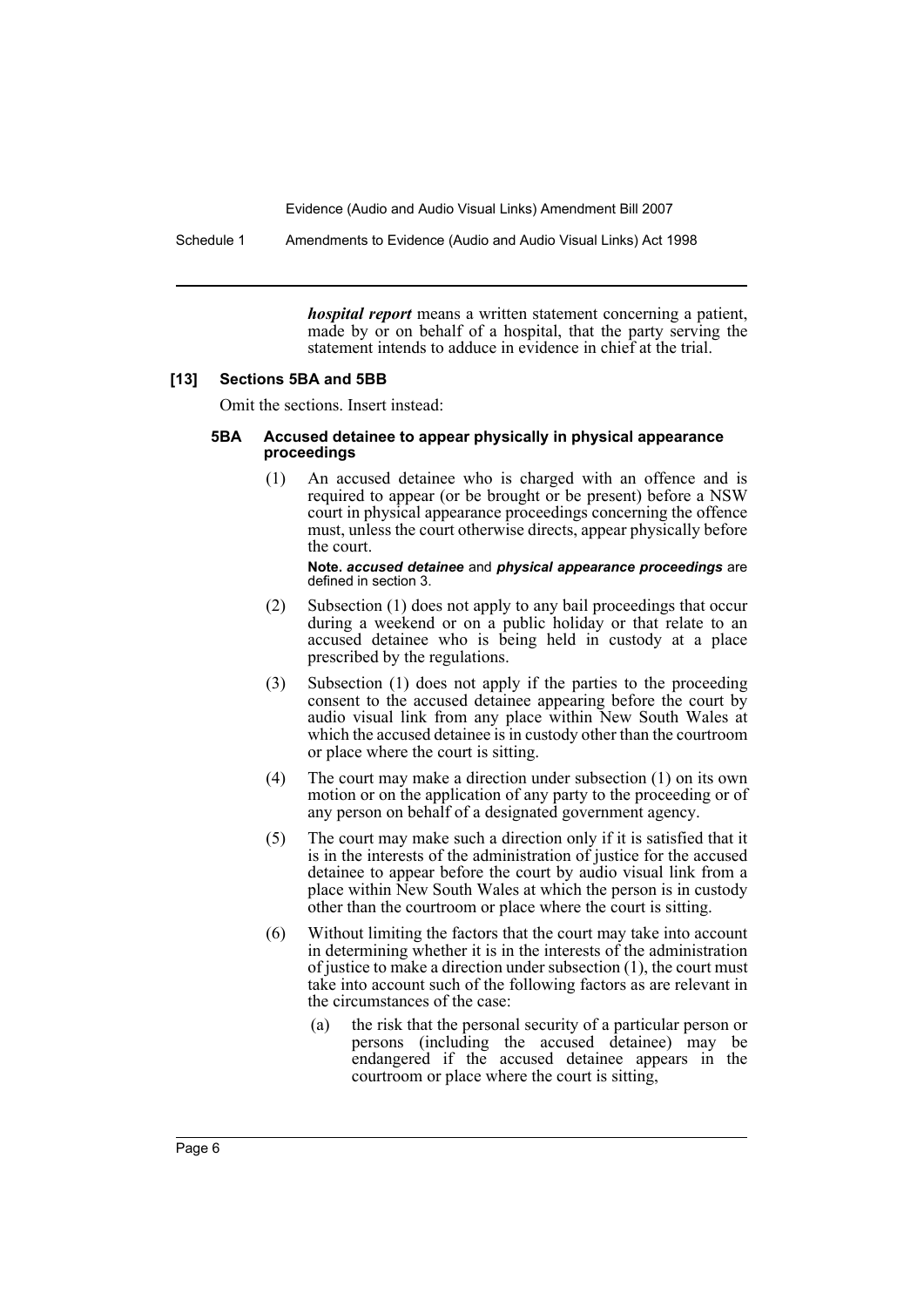Amendments to Evidence (Audio and Audio Visual Links) Act 1998 Schedule 1

- (b) the risk of the accused detainee escaping, or attempting to escape, from custody when attending the courtroom or place where the court is sitting,
- (c) the behaviour of the accused detainee when appearing before a court in the past,
- (d) the conduct of the accused detainee while in custody, including the accused detainee's conduct during any period in the past during which the accused detainee was being held in custody in a correctional centre or detention centre,
- (e) the potential for disruption of the accused detainee's participation in a rehabilitation or education program if the accused detainee were to be transported to, and appear in, the courtroom or place where the court is sitting,
- (f) safety and welfare considerations in transporting the accused detainee to the courtroom or place where the court is sitting,
- (g) the efficient use of available judicial and administrative resources,
- (h) any other relevant matter raised by a party to the proceeding or other applicant for the making of the direction.
- (7) If the accused detainee is a child, the court must also take into account such additional factors to those specified in subsection (6) as are relevant in the circumstances of the case and that are specified in rules of court.
- (8) A person who was a child when a direction was made under this section to appear before a court by audio visual link is entitled to continue to appear before the court by audio visual link in accordance with the direction even if the person becomes an adult before the conclusion of the proceeding concerned.

#### **5BB Accused detainee to appear by audio visual link in criminal**  proceedings other than physical appearance proceedings

(1) An accused detainee who is charged with an offence and is required to appear (or be brought or be present) before a NSW court in criminal proceedings concerning the offence (other than physical appearance proceedings) must, unless the court otherwise directs, appear before the court by audio visual link. **Note.** *accused detainee* and *physical appearance proceedings* are defined in section 3.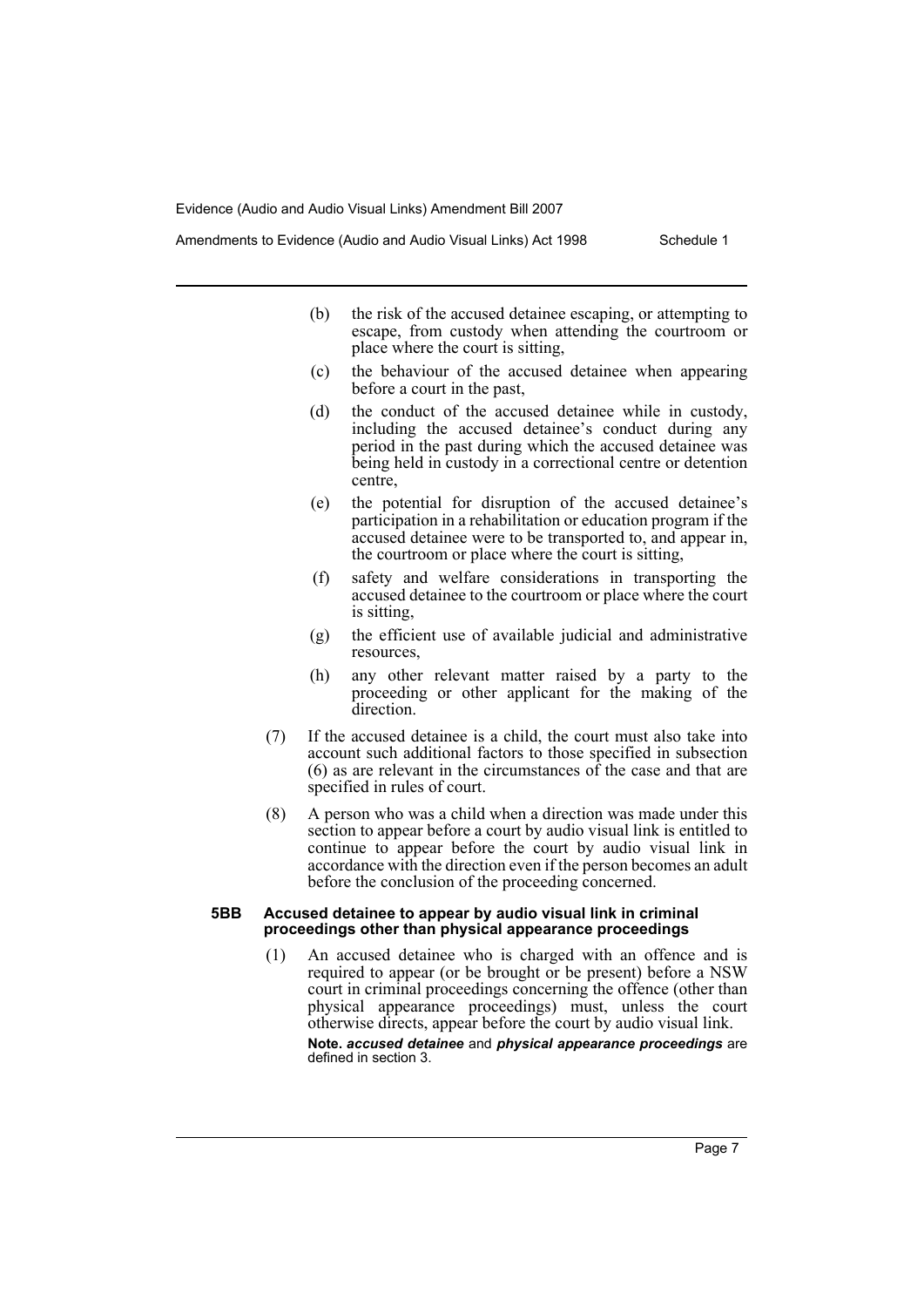Schedule 1 Amendments to Evidence (Audio and Audio Visual Links) Act 1998

- (2) Subsection (1) does not apply unless the necessary audio visual links are available or can reasonably be made available.
- (3) The court may make a direction under subsection (1) on its own motion or on the application of any party to the proceeding or of any person on behalf of a designated government agency.
- (4) The court may make such a direction only if it is satisfied, after taking into account any factors that are relevant in the circumstances of the case together with any factors that are specified in rules of court, that it is in the interests of the administration of justice for the accused detainee to appear physically before the court.
- (5) A person who was a child when a direction was made under this section to appear physically before a court is entitled to continue to appear before the court in accordance with the direction even if the person becomes an adult before the conclusion of the proceeding concerned.

#### **[14] Section 5BBA Appearances of accused child detainee by audio visual link in preliminary criminal proceedings and relevant criminal proceedings**

Omit the section.

# **[15] Section 5BC Facilities for private communication**

Omit "preliminary criminal proceeding or a relevant".

# **[16] Schedule 1 Savings, transitional and other provisions**

Insert at the end of clause 1 (1):

the *Evidence (Audio and Audio Visual Links) Amendment Act 2007*